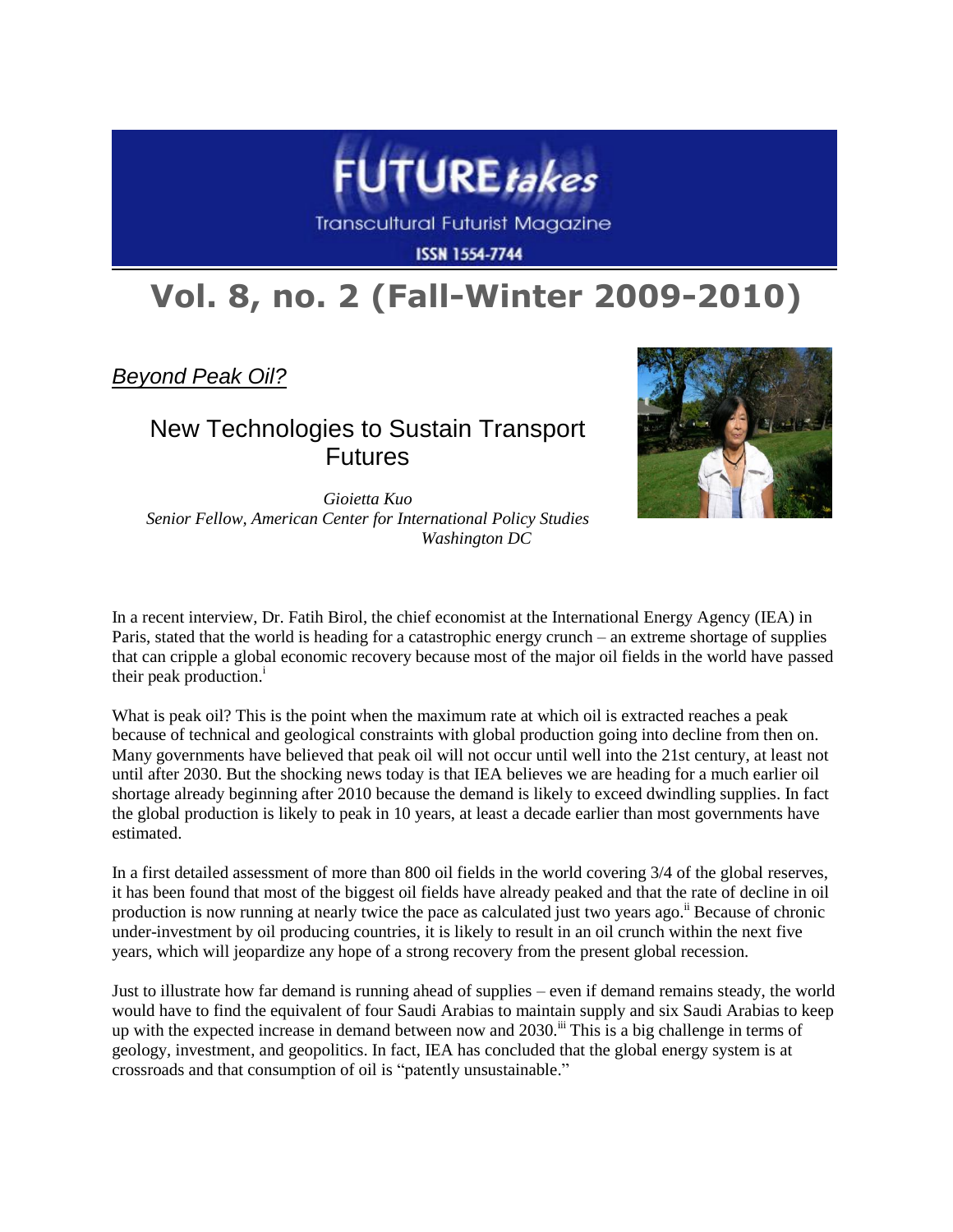It is certain that the market power of the few oil producing countries will rise when the demand picks up because not enough is being done to build up new supplies of oil to compensate for the rapid decline in existing fields. This means we shall soon see a sharp rise in oil prices, as many experts in the oil field have predicted.

#### **ALTERNATIVES TO PEAK OIL**

So what is going to happen? There are no good solutions. Some are looking to the tar sands of Alberta Canada to extract oil. This is a dirty method needing a lot of electricity, water, and capital investment. In addition, it is devastating for the environment.

At present, the global transport sector accounts for approximately 24% of the total global  $CO_2$  emission.<sup>iv</sup> As oil is peaking, some believe that the new generation of motor cars, including the electric car and the hybrid car – both presently on the market – may be the solution for the coming oil crunch. To some extent the new cars will reduce the demand for gasoline, but it is certainly not the complete solution.

#### **Electric Car**

As urbanization continues, the electric car is suitable for city travel where distances are short. This is powered by a heavy lithium ion battery and an electric motor. The advantage of an electric car is that it does not emit  $CO<sub>2</sub>$  at the tailpipe; hence does not pollute. To this extent, it is environmentally friendly. Another advantage is that it is more silent than a gasoline-powered car. An electric car has a range of about 100 miles, after which the battery has to be charged by plugging into a power outlet, which needs to be available and on 24 hours per day.

One must not forget, however, that the power of the electric car comes from the grid and that grid has to have a baseload even if renewable sources of energy feed into the grid. It is therefore still necessary that electricity be on 24 hours a day. Unless one phases out fossil fuel as the baseload and replaces it with nuclear power, the electric car is not totally environmentally friendly as some would let you believe.

#### **Hybrid Car**

The hybrid car combines parts of the electric car and gasoline car in an attempt to get the best of both.

A gasoline engine provides 100-200 Hp in order to handle acceleration. However, the hybrid uses the electric motor for acceleration, so the gasoline engine can be very small, perhaps 10-20 HP. The gasoline engine is useful for cruising, and for maximum efficiency, it is designed for only one speed.

When the car is in the city and needs acceleration, it uses the electric motor, and when it is cruising at constant speed, it uses the gasoline motor. When the car is decelerating or standing still, the batteries recharge because the motor is running. This sort of hybrid car is essentially an electric car with a built-in recharger for longer range.

Better mileage results from the more efficient 10 HP engine. Exactly how much saving in gasoline depends on how much the car is run in the city or in the open country. However, although the propulsion system is more efficient, it still depends on gasoline.

Then there is the possibility of second generation biofuel, using cellulosic plant materials to produce liquid fuel.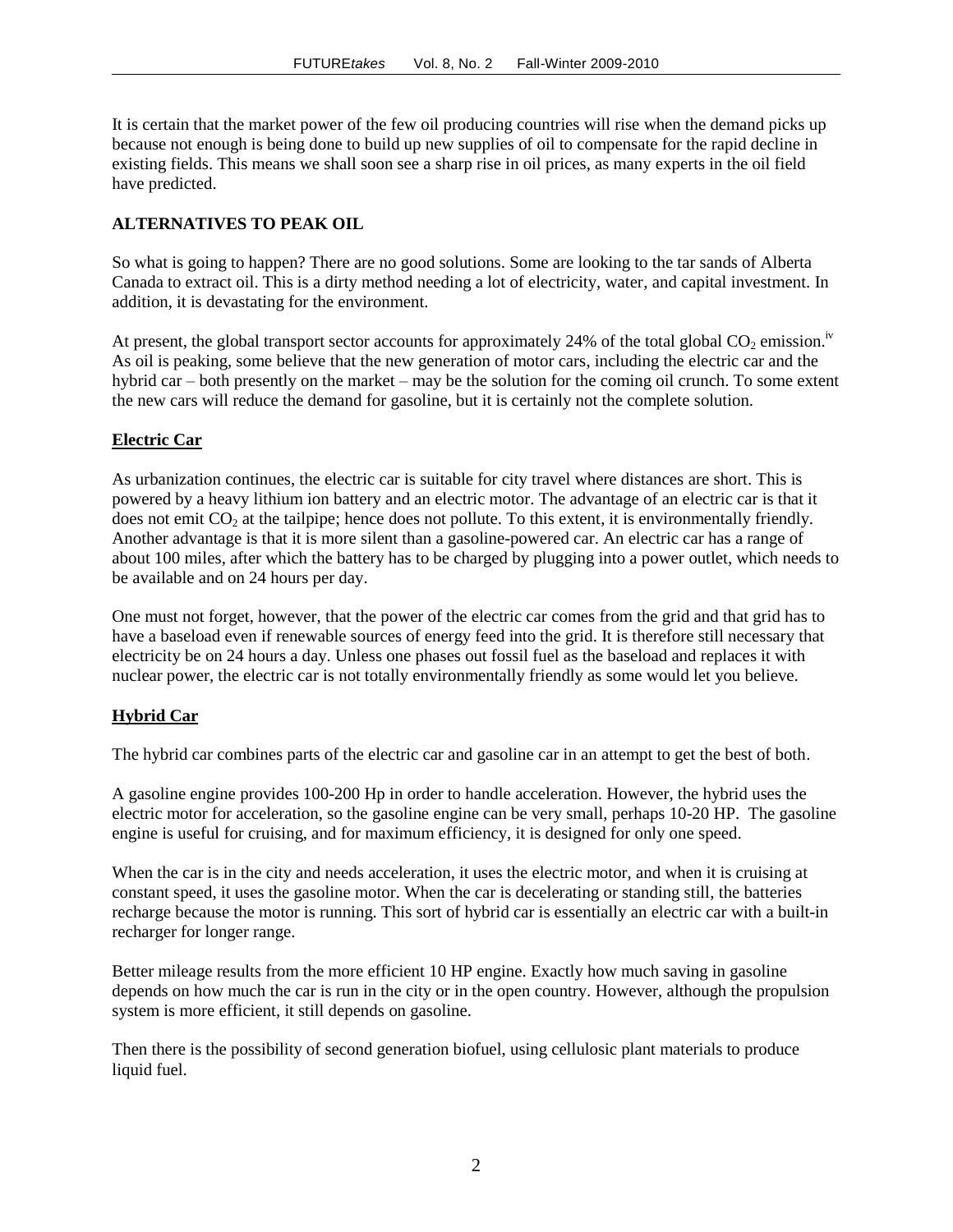### **Biofuel**

New technologies already exist in the form of ethanol from corn, but more exciting is the development of grassoline from cellulosic materials, which are plentiful and cheap.

It is true that most technologies are market driven, which in turn is determined by demand. However, there are pitfalls in rushing headlong into production with a certain technology without some cool headed long term analysis of the viability and basic contradictions that might exist in the route taken by the market. For example, the market may change or new technology may become available, so that the production just initiated becomes short lived, resulting in the inability to recover the capital put into the production.

A good example of just this phenomenon is the rush into first generation biofuel over the last several years, specifically, the world"s rush into production of ethanol from corn and soya beans in the US and sugarcane in Brazil. The good intentions notwithstanding, there were unforeseen consequences. Given the sharp rise in oil prices, producing ethanol offered the prospect of a cheaper transport fuel. In the US, another driver was the Bush Administration"s wish to be independent of foreign oil; thus farmers were given huge government subsidies to produce ethanol from corn. Presently there are 180 refineries processing corn into ethanol, consuming around 30 % of corn production in the US.<sup>v</sup> However, even if all the corn produced by US were processed into ethanol, it would satisfy only 20% of US transport needs.<sup>vi</sup>

Furthermore, the processing of foodstuffs – corn and soybeans in the US and sugarcane in Brazil – into ethanol for transport thus tied the world"s energy market to the food market. As a consequence, grain prices on the world market shot up three times between mid-2006 and mid-2008, causing hardship and hunger for the poor people in countries that import US corn, including Mexico, China, India, and parts of Africa.<sup>vii</sup> It may be laudable that Brazil has become independent of foreign oil by using sugar-produced ethanol. However it has come about at the expense of cutting down Amazon forests to produce arable land to grow sugarcane, with consequences to the environment.

With the insatiable demand for food ever increasing as the world's population soars, the long-term sustainability of this model – energy from food – is difficult to envision. A second generation cellulosic biofuel consists of liquid fuel made from dozens of sources – the inedible parts of plants, for example, agricultural leftovers like wood, sawdust, corn stalk, and wheat straw. Then there are specially grown "energy crops" – fast growing grasses like switchgrass – from which oil can be derived. In other words, "grassoline."

The advantages of this second generation biofuel are that the feed stocks are cheap (about \$10 -\$40 per barrel of oil energy equivalent), abundant, and independent of foreign sources. In addition, they do not interfere with food production. Most of these cellulosic materials can be salvaged from plant wastes. Energy crops can be grown on marginal lands that would not otherwise be used as farmland.

Annually 1.3 billion dry tons of cellulosic biomass can be harvested in the US without interfering with the food chain. Globally, there is enough cellulosic biomass with an energy content equivalent to between 34 to 160 billion barrels of oil a year, exceeding the world"s annual consumption of 30 billion barrels of oil.viii

Now for the difficult part. While fermenting corn kernels is relatively easy, breaking down tough stalks of cellulose is more difficult. Nature has made cellulose the backbone of plants to support their vertical growth. It is rigid and very difficult to decompose. Cellulose is made up of thousands of glucose molecules strung together. To release the chemical energy inside these sugars, one must untangle the molecular knot that makes the cellulose beams.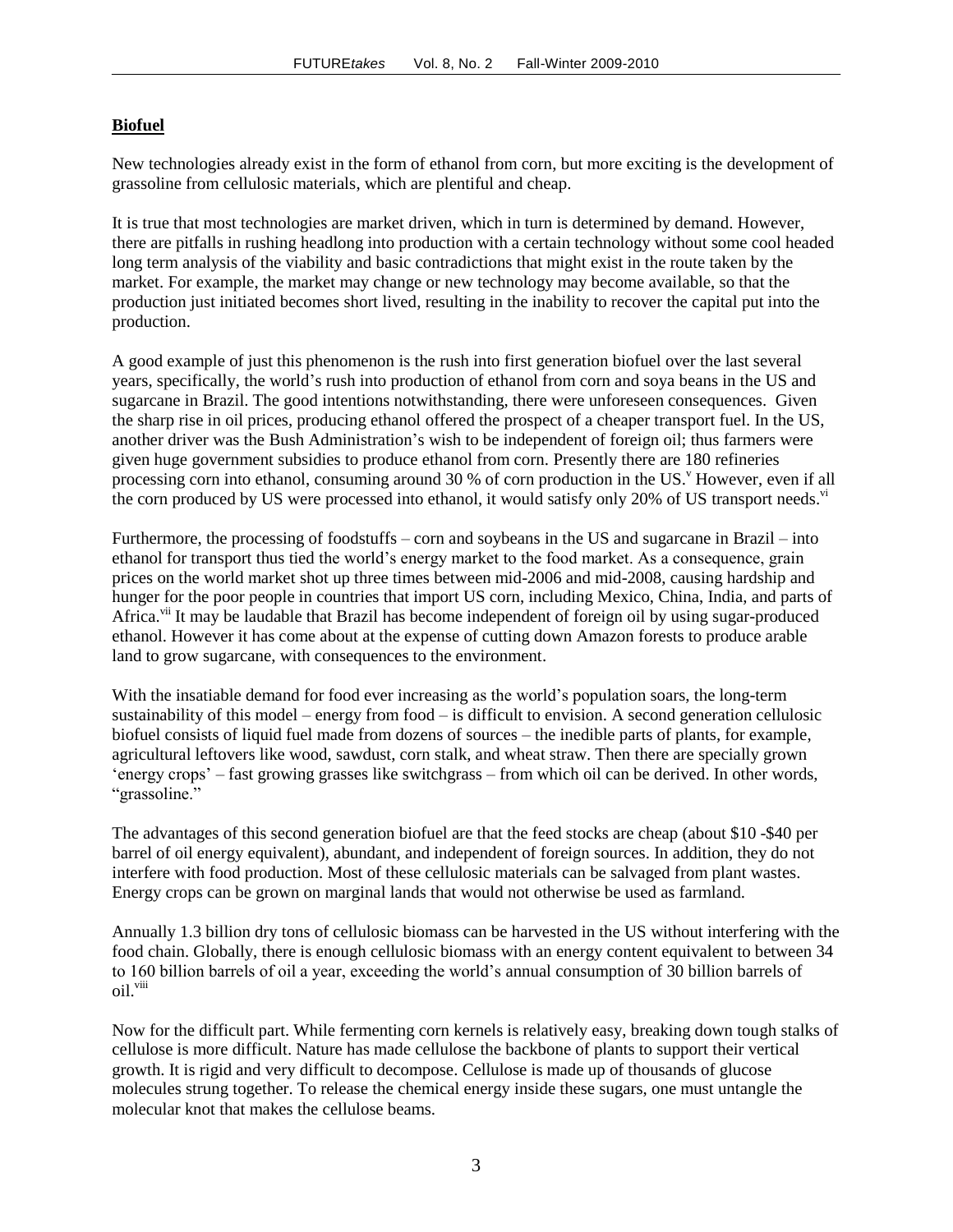Scientists are developing the technology to break down the interlocking molecules. Basically they consist of deconstructing the solid biomass into smaller molecules by heat, acids, or bases, in a way that will most likely be commercially competitive with petroleum.

One method, ammonia fiber expansion (AFEX), cooks cellulose at 100 degrees C with concentrated ammonia under pressure. Enzymes then convert the cellulose into sugar, which then turns to ethanol. AFEX has the potential to be very cheap – approximately \$1 per gallon of equivalent gasoline energy content, which could mat it available for \$2 per gallon at the pump.

#### **OUTLOOK**

 $\overline{a}$ 

Technology is progressing at a furious pace. A stimulus bill from US government signed this year provides \$800 million funding for the biomass program as well as \$6 billion loan guarantees for "leading edge biofuel projects." So a number of demonstration plants are already on line, and the first commercial bio-refinery projects will commence construction by Oct 2011. Even then, the technology will take 5 to 15 years to be on the market.

*Gioietta Kuo has 40 years of research experience in nuclear physics, plasma and thermonuclear physics, and astrophysics, focusing primarily on energy challenges. In addition, she holds two patents in computer tomography image reconstruction in medical physics. Her work experience includes Siemens Medical Systems, the Princeton University Plasma Physics Laboratory, the Culham Laboratory of the United Kingdom Atomic Energy Authority, and the French Atomic Energy Commission ("Commisariat d'Energie Atomique"), and she is presently a senior fellow at the American Center for International Policy Studies [\(www.amcips.org\)](http://www.amcips.org/). The author of more than 70 papers in leading physics journals, she has also written 40 popular articles on climate change, energy, and population in various publications including China Daily, Guang Ming Daily, and World Environment. She is the author of Himalayan Odyssey, a memoir.*

#### *POINTS FOR THE CLASSROOM (send comments to [forum@futuretakes.org\)](mailto:forum@futuretakes.org):*

- o *In what ways will improved efficiencies in transportation – and alternatives to oil – change the geostrategic interests of various oil importing and exporting nations and regions? Consider all pertinent factors – for example, relative environmental impact (and the consequences to various regions), linkages between the energy market and the food market, factors that can impact transportation needs and energy consumption, other economic factors, and demographics?*
- o *Considering the same factors, do you envision biomass becoming the most attractive alternative to oil during the next decade? Why or why not?*
- o *Also see Carolyn Stauffer's article, "Space: The Next Energy Frontier," this issue, and synopsis of Robert L. Olson's program "Beyond Oil? The Great Energy Transition," in the Winter 2004-2005 issue.*